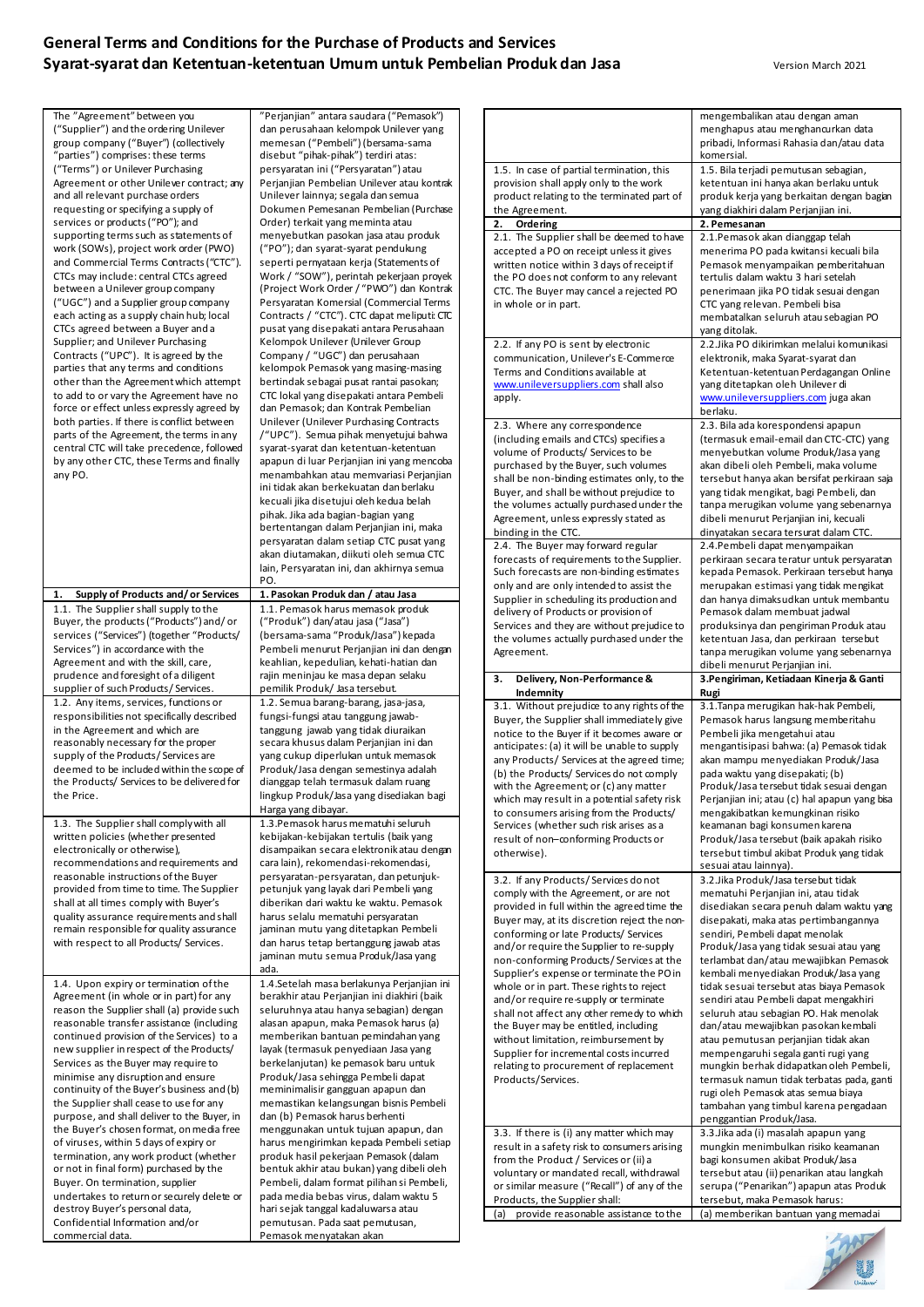| Buyer in developing and<br>kepada Pembeli dalam mengembangkan<br>implementing a strategy;<br>dan melaksanakan strategi; |                                                                                          | thereof shall not infringe the IP rights of<br>any third party. In the event of a third    | Pembeli tidak akan melanggar HAKI pihak<br>ketiga mana pun. Jika ada pihak ketiga   |
|-------------------------------------------------------------------------------------------------------------------------|------------------------------------------------------------------------------------------|--------------------------------------------------------------------------------------------|-------------------------------------------------------------------------------------|
| (b)<br>where practicable and as soon as<br>(b) bila dapat dilakukan dan sesegera                                        |                                                                                          | party claim for IP infringement in breach                                                  | yang mengklaim pelanggaran HAKI dalam                                               |
| possible give the Buyer advance<br>mungkin menyampaikan pemberitahuan                                                   |                                                                                          | of the Agreement, the Supplier shall be                                                    | pelanggaran Perjanjian ini, Pemasok harus                                           |
| notice and full details of any action it                                                                                | tertulis di muka kepada Pembeli mengenai                                                 | liable for, and shall indemnify, defend and<br>hold harmless all UGCs from and against     | bertanggung jawab atas seluruh kerugian<br>yang timbul akibat klaim tersebut, harus |
| is legally obliged to take including<br>communicating with any                                                          | segala tindakan yang diwajibkan secara<br>hukum, termasuk berkomunikasi dengan           | all losses incurred in connection with such                                                | mengganti kerugian, dan membela dan                                                 |
| governmental body.                                                                                                      | badan pemerintah.                                                                        | claim;                                                                                     | melepaskan seluruh UGC dari dan terhadap                                            |
| 3.4. Except to the extent required to                                                                                   | 3.4. Kecuali sejauh yang diwajibkan untuk                                                |                                                                                            | kerugian semacam itu;                                                               |
| comply with any legal obligation, no<br>Supplier shall voluntarily initiate any Recal                                   | mematuhi semua kewajiban hukum, tidak<br>ada Pemasok yang secara sukarela boleh          | 5.4. it shall and the applicable Products/<br>Services supplied shall comply with all      | 5.4. harus dan Produk/Jasa yang disediakan<br>harus mematuhi seluruh hukum terkait, |
| of any Unilever products without the prior                                                                              | berinisiiatif menarik produk Unilever mana                                               | relevant laws, including but not limited to                                                | termasuk namun tidak terbatas pada                                                  |
| written consent of Unilever, which                                                                                      | pun tanpa izin tertulis sebelumnya dari                                                  | governmental, legal, regulatory and                                                        | persyaratan pemerintah, persyaratan                                                 |
| consent shall not be unreasonably                                                                                       | Unilever, di mana izin tersebut tidak boleh                                              | professional requirements ("Applicable                                                     | hukum, persyaratan peraturan dan                                                    |
| withheld.<br>3.5. The Supplier shall be liable for, and                                                                 | ditahan tanpa alasan.<br>3.5. Pemasok harus bertanggung jawab atas                       | Laws") in force in the countries of<br>manufacture, supply and/or receipt of the           | persyaratan profesional ("Hukum yang<br>Berlaku") yang berlaku di negara-negara di  |
| shall indemnify, defend and hold harmless                                                                               | seluruh kerugian yang timbul atau diderita                                               | Products/ Services and any countries of                                                    | tempat pembuatan, penyediaan dan/atau                                               |
| all UGCs from and against, all losses                                                                                   | akibat Penarikan produk yang menyertai                                                   | which it has been notified where the                                                       | penerimaan Produk/Jasa tersebut dan di                                              |
| incurred or suffered as a result of Recall of<br>a product incorporating the Products to                                | Produk tersebut, dan harus memberi ganti<br>rugi, membela dan membebaskan seluruh        | Buyer will use the Products/Services or sell<br>products incorporating the Products and    | negara mana pun yang telah diberitahu di<br>mana Pembeli akan menggunakan           |
| the extent that such Recall arises as a                                                                                 | UGC dari dan terhadap seluruh kerugian                                                   | the Supplier shall provide Buyer with the                                                  | Produk/Jasa tersebut atau menjual produk-                                           |
| result of the Products/Services, except to                                                                              | tersebut, sejauh bila Penarikan itu terjadi                                              | information reasonably required by Buyer                                                   | produk yang menyertai Produk tersebut                                               |
| the extent that these situations arise due                                                                              | akibat Produk/Jasa tersebut, kecuali bila                                                | in order for Buyer to utilise the Products/<br>Services in compliance with Applicable      | dan Pemasok harus memberikan informasi<br>yang cukup diperlukan oleh Pembeli agar   |
| to the requirements of the Specifications<br>of the Products.                                                           | situasi itu terjadi akibat persyaratan<br>Spesifikasi Produk.                            | Laws.                                                                                      | Pembeli dapat memanfaatkan Produk/Jasa                                              |
| 3.6. The Supplier shall ensure it has, and                                                                              | 3.6. Selama jangka waktu Perjanjian ini,                                                 |                                                                                            | tersebut tanpa melanggar Hukum yang                                                 |
| shall for the duration of the Agreement                                                                                 | Pemasok harus memastikan telah, dan                                                      |                                                                                            | Berlaku.                                                                            |
| maintain in place, adequate general<br>liability insurance and as relevant,                                             | akan mempertahankan asuransi tanggung                                                    | <b>Responsible Sourcing Policy and</b><br>6.<br><b>Anti-Bribery Compliance</b>             | 6. Kebijakan Pengadaan yang Bertanggung<br>jawab dan Kepatuhan Anti-Suap            |
| professional liability, product liability                                                                               | jawab umum yang memadai dan bila<br>relevan, tanggung jawab profesional,                 | 6.1. Supplier acknowledges that it has read                                                | 6.1. Pemasok mengakui bahwa ia telah                                                |
| and/or other insurance and shall provide                                                                                | tanggung jawab produk dan/atau asuransi                                                  | the Unilever Responsible Sourcing Policy                                                   | membaca Kebijakan Pengadaan yang                                                    |
| satisfactory evidence at the Buyer's                                                                                    | lain dan harus memberikan bukti yang                                                     | (the "RSP") and understands that it                                                        | Bertanggung Jawab Unilever (Responsible                                             |
| request.<br>4.<br><b>Price and Payment</b>                                                                              | memuaskan sesuai permintaan Pembeli.<br>4.Harga dan Pembayaran                           | replaces all previous supplier codes.<br>Supplier agrees:                                  | Sourcing Policy/ "RSP") dan memahami<br>bahwa kebijakan tersebut menggantikan       |
| 4.1. The price for the Products/ Services                                                                               | 4.1. Harga Produk/Jasa harus dikemukakan                                                 |                                                                                            | seluruh ketentuan untuk pemasok yang                                                |
| shall be as set out in the Agreement                                                                                    | dalam Perjanjian ("Harga") dimana Harga                                                  | a) that all entities of the Supplier group                                                 | diterbitkan sebelumnya. Pemasok setuju:                                             |
| ("Price") which Price indudes all shipment                                                                              | tersebut mencakup semua persiapan                                                        | will comply with the Mandatory<br>Requirements set out in the RSP (the                     | a) Bahwa semua entitas grup Pemasok                                                 |
| preparation and packaging cost but<br>excludes VAT, sales tax or equivalent                                             | pengiriman dan biaya pengemasan namun<br>tidak termasuk PPN, pajak penjualan atau        | "Mandatory Requirements"); and                                                             | akan mematuhi Persyaratan Wajib yang                                                |
| unless set out in a breakdown of the Price                                                                              | yang setara, kecuali jika dikemukakan                                                    | b) to take at its own cost any action                                                      | ditetapkan dalam RSP ("Persyaratan                                                  |
| and agreed in writing.                                                                                                  | secara terperinci mengenai Harganya dan                                                  | reasonably required by Unilever to:                                                        | Wajib"); dan                                                                        |
| 4.2. Invoices shall comply with the                                                                                     | telah disepakati secara tertulis.<br>4.2. Faktur harus mematuhi persyaratan              |                                                                                            | b) dengan biaya sendiri, untuk mengambil                                            |
| invoicing requirements on                                                                                               | pembuatan faktur yang terdapat di                                                        | (i) verify compliance by all entities of the<br>Supplier group with the Mandatory          | tindakan yang secara wajar diminta oleh                                             |
| www.unileversuppliers.com                                                                                               | www.unileversuppliers.com                                                                | Requirements; and                                                                          | Unilever untuk:                                                                     |
| 4.3. Payment terms are 90 days from                                                                                     | 4.3. Jangka waktu pembayaran adalah 90                                                   | (ii) rectify any non-compliance by an entity                                               | (I) memverifikasi kepatuhan semua entitas                                           |
| receipt of invoice or receipt of Products/                                                                              | hari setelah faktur diterima atau                                                        | of the Supplier group within the                                                           | grup Pemasok terhadap Persyaratan Wajib;                                            |
|                                                                                                                         |                                                                                          |                                                                                            |                                                                                     |
| Services if later, except as specified<br>otherwise in the PO or CTC or if restricted                                   | Produk/Jasa diterima jika setelahnya,<br>kecuali jika ditetapkan sebaliknya dalam        | timeframe stipulated by Unilever.                                                          | dan                                                                                 |
| under mandatory Applicable Laws. Where                                                                                  | PO atau CTC atau jika dibatasi menurut                                                   |                                                                                            | (Ii) Memperbaiki ketidakpatuhan entitas                                             |
| the day nominated or determined for                                                                                     | Hukum yang Berlaku yang wajib dipatuhi.                                                  |                                                                                            | grup Pemasok dalam kerangka waktu yang<br>ditetapkan oleh Unilever.                 |
| payment is not a day on which banks are<br>open for general business in the country in                                  | Bila tanggal yang diajukan atau ditentukan<br>untuk pembayaran bukan tanggal di mana     | 6.2. Consistent with its undertakings under                                                | 6.2. Selaras dengan pernyataan dalam butir                                          |
| which the Buyer is located ("Working                                                                                    | bank sedang buka untuk bisnis umum di                                                    | (6.1) above, Supplier undertakes that:                                                     | 6.1 di atas, Pemasok menyatakan bahwa:                                              |
| Day"), then the day for payment shall be                                                                                | negara domisili Pembeli ("Hari Kerja"),                                                  | (a) to the best of its knowledge                                                           | (a) sejauh pengetahuannya (dengan                                                   |
| the first Working Day after the day<br>nominated or determined.                                                         | maka tanggal pembayaran itu harus Hari                                                   | (reasonable enquiries having been                                                          | pemeriksaaan yang wajar yang dilakukan<br>oleh Pemasok), pada tanggal dimana        |
|                                                                                                                         | Kerja pertama setelah tanggal yang<br>diajukan atau ditentukan itu.                      | conducted by the Supplier), at the date of                                                 | perjanjian ini menjadi efektif, dirinya, salah                                      |
| 5. Warranties, Representations,                                                                                         | 5.Garansi, Pernyataan, Perjanjian dan                                                    | entering into force of this Agreement,<br>neither it, nor its directors, officers or       | satu direktur, pejabat atau pegawainya,                                             |
| <b>Undertakings and Indemnities</b>                                                                                     | Ganti Rugi                                                                               | employees, have directly or indirectly,                                                    | tidak secara langsung maupun tidak<br>langsung, membayar, menjanjikan atau          |
| The Supplier represents, warrants and<br>undertakes to the Buyer that:                                                  | Pemasok menyatakan, memberikan<br>garansi dan membuat perjanjian dengan                  | paid, promised or offered to pay,                                                          | menawarkan akan membayar, menyetujui                                                |
|                                                                                                                         | Pembeli bahwa:                                                                           | authorised the payment of, or accepted                                                     | pembayaran, atau menerima suatu                                                     |
| 5.1. it possesses the requisite skill,                                                                                  | 5.1.Pemasok memiliki keahlian,                                                           | any undue money or other advantage of<br>any kind in any way connected with the            | pembayaran atau segala bentuk<br>keuntungan lainnya dalam bentuk apapun             |
| experience, knowledge, personnel and                                                                                    | pengalaman, dan pengetahuan yang                                                         | Supplier's relationship with Unilever under                                                | yang berkaitan dengan hubungan Pemasok                                              |
| facilities necessary to fulfill its obligations<br>under this Agreement. Supplier further                               | dibutuhkan, personil dan fasilitas yang<br>dibutuhkan untuk memenuhi                     | this Agreement or otherwise;                                                               | dengan Unilever berdasarkan perjanjian ini                                          |
| possesses and/or is in compliance with all                                                                              | kewajibannya menurut Perjanjian ini.                                                     | (b) neither it, nor its directors, officers or                                             | maupun dalam dasar hubungan lainnya;                                                |
| necessary licences, intellectual property                                                                               | Selanjutnya Pemasok memiliki dan/atau                                                    | employees, will violate any applicable anti-                                               | (b) dirinya, salah satu direktur, pejabat                                           |
| ("IP") rights, permits and approvals<br>required to execute, deliver and perform                                        | mematuhi seluruh lisensi yang diperlukan,<br>hak-hak kekayaan intelektual ("HAKI"), izin | bribery laws or standards. Specifically,                                                   | atau pegawainya, tidak akan melanggar                                               |
| its obligations under this Agreement.                                                                                   | dan pertujuan yang diperlukan untuk                                                      | Supplier agrees that it will not, directly or<br>indirectly, pay, promise or offer to pay, | suatu peraturan atau standar anti suap.                                             |
|                                                                                                                         | melaksanakan, menyediakan dan                                                            | accept or authorise the payment of any                                                     | Secara khusus, Pemasok setuju bahwa<br>dirinya tidak akan, baik secara langsung     |
|                                                                                                                         | melakukan semua kewajibannya menurut<br>Perjanjian ini.                                  | undue money or other advantage to a                                                        | maupun tidak langsung, membayar,                                                    |
| 5.2. at the time of provision, the                                                                                      | 5.2.bila berlaku, pada saat penyediaannya,                                               | public official or representative of a State-<br>owned enterprise, or to any person or     | menjanjikan atau menawarkan akan                                                    |
| Products/ Services shall, where applicable,                                                                             | Produk/Jasa harus (a) disediakan atau                                                    | entity in connection with the improper                                                     | membayar, menyetujui pembayaran atau<br>segala bentuk keuntungan lainnya kepada     |
| be (a) supplied or manufactured in                                                                                      | diproduksi menurut spesifikasi Produk/Jasa                                               | performance of any public or business                                                      | pejabat publik atau karyawan Badan Usaha                                            |
| accordance with the specifications for<br>such Products/Services as approved or                                         | yang disetujui atau disediakan oleh<br>Pembeli ("Spesifikasi"), (b) memiliki             | function or activity. In addition, no<br>payment shall be made to anyone for any           | Milik Negara, atau kepada seseorang atau                                            |
| provided by Buyer ("Specifications"), (b) of                                                                            | kualitas yang baik, (c) bebas dari cacat                                                 | reason on behalf of or for the benefit of                                                  | badan usaha untuk mendukung<br>pelaksanaan pelayanan publik, fungsi bisnis          |
| good quality, (c) free from any defects, (d)                                                                            | apapun, (d) sesuai dengan tujuannyayang                                                  | Unilever which is not properly and                                                         | ataupun suatu kegiatan yang tidak wajar.                                            |
| fit for the purpose for which they are<br>reasonably expected to be used and (e)                                        | cukup diharapkan dapat digunakan dan (e)<br>bebas dari segala hak gadai, klaim, jaminan  | accurately recorded in the Supplier's                                                      | Lebih lanjut, pembayaran tidak akan                                                 |
| free from any liens, claims, pledges or                                                                                 | atau beban lainnya;                                                                      | books and records, including amount,<br>purpose and recipient, all of which shall be       | dilakukan kepada seseorang atas alasan                                              |
| other encumbrances;                                                                                                     |                                                                                          | maintained with supporting                                                                 | apapun atas nama maupun untuk<br>kepentingan Unilever yang tidak secara             |
| 5.3. the Products/ Services and their<br>supply, sourcing, manufacture, packaging,                                      | 5.3. Pasokan, pengadaan, pembuatan,<br>pengemasan, penjualan, pengiriman                 | documentation;                                                                             | tepat dan akurat dicatatkan dalam<br>pembukuan dan catatan Pemasok,                 |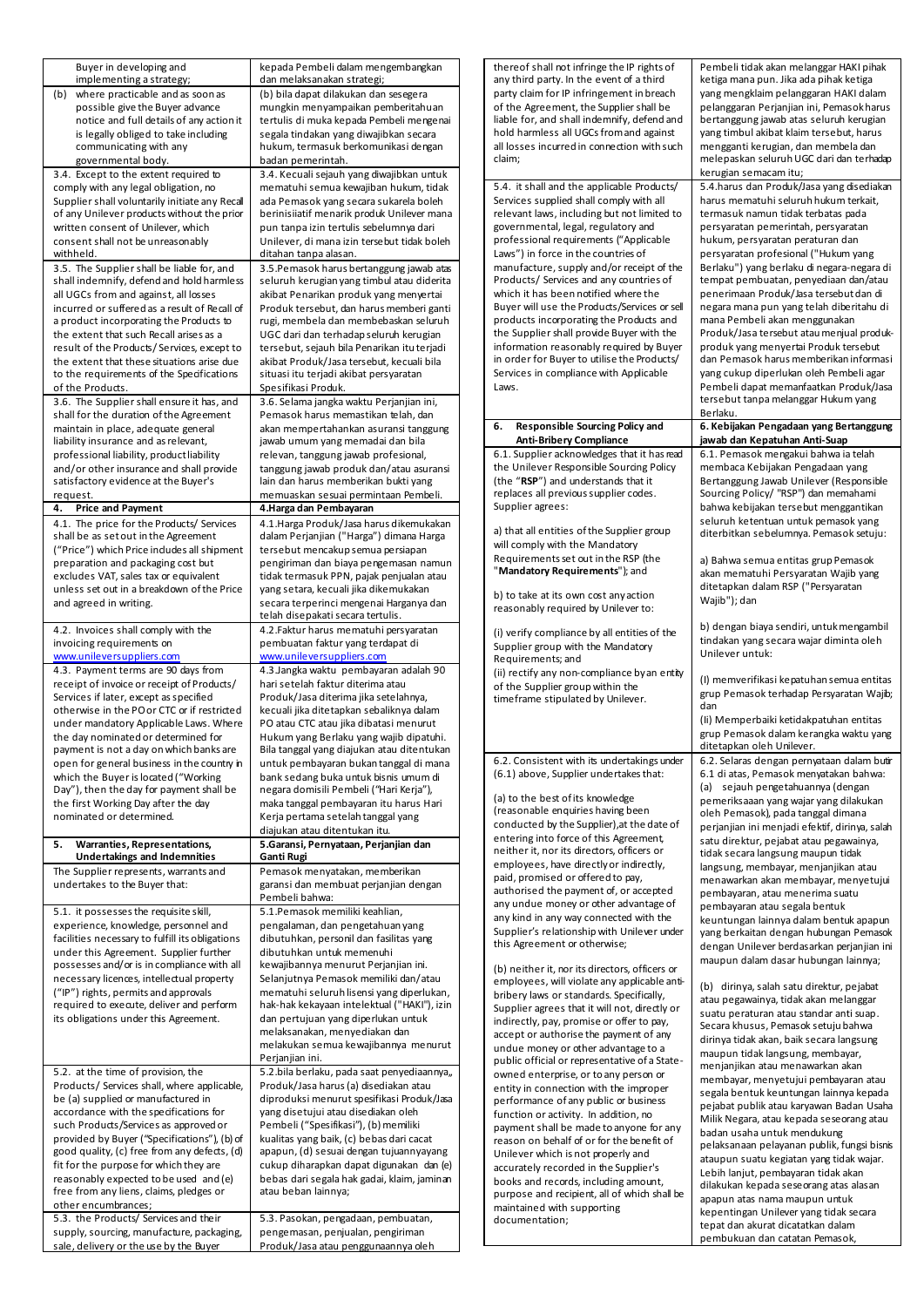(c) it shall not and shall not authorize its subcontractors, agents or other third parties to request, agree to receive or accept a financial or other advantage where, in anticipation of or in consequence thereof, a relevant function or activity is or may be performed improperly;

(d) it has taken and will continue to take reasonable measures to prevent its subcontractors, agents or any other third parties, subject to its control or determining influence, from engaging in any conduct that would contravene (a), (b) or (c) above.

Supplier acknowledges the importance that all entities of the Supplier group comply with the Mandatory Requirements set out in the RSP together with the requirements at 6.2 (a), (b) and (c) above. Further, Supplier undertakes to notify Unilever if it learns of or has reason to believe that any breach of any such obligation has occurred.

If any member of the Supplier Group fails to meet the relevant Mandatory Requirements in the RSP or any of the representations and/or warranties set out in  $6.2$  (a), (b) and (c) above, then where Unilever considers that such a breach can be remediated, Supplier shall take all further steps as reasonably stipulated by Unilever to remedy the breach, including the implementation of adequate procedures so that no such breach will arise again.

Where concerns arising out of the breach are material and the breach cannot be or is not remedied in accordance with the requirements set out above, Unilever reserves the right to terminate this Agreement with immediate effect. In the event that Unilever terminates this Agreement under this provision, without prejudice to any charges owing or any other pre-existing liabilities, no member of the Supplier Group shall be entitled to claim compensation or any further remuneration, regardless of any activities or agreements with additional third parties entered into before termination.

The RSP including the Mandatory Requirements can be accessed on: [http://www.unilever.com/responsible](http://www.unilever.com/responsible-sourcing-policy/)[sourcing-policy/](http://www.unilever.com/responsible-sourcing-policy/).

6.3. Where reasonably required by Unilever, Supplier shall (at the Supplier's own cost) register with Unilever's Supplier Qualification System ("USQS") and complete any steps required to achieve

6.4. Supplier must complete a questionnaire, provided from time to time by Unilever, designed to identify the potential presence of "conflict minerals" (as defined under applicable laws) in any products.If requested by Unilever based on the results of such questionnaire, Supplier must perform appropriate due diligence on its supply chain in order to identify the actual presence and origin of

compliance.

termasuk jumlah, tujuan dan nama penerima, dimana seluruhnya harus disimpan beserta dokumen pendukungnya;

(c) Dirinya tidak akan dan akan memastikan untuk tidak memperbolehkan subkontraktornya, agen atau pihak ektiga lainnya untuk meminta, setuju untuk menerima atau menyetujui keuntungan financial atau bentuk keuntungan lainnya dimana sebagai konsekuensinya, suatu fungsi atau aktivitas dilakukan atau mungkin akan dilakukan tidak sebagaimana mestinya;

(d) Dirinya akan melakukan dan akan terus berupaya mengambil tindakan yang diperlukan untuk mencegah subkontraktor, agen atau pihak ketiganya, dengan memeperhatikan kendali dan kekuasaan untuk mempengaruhi, untuk melakukan tindakan-tindakan yang akan bertentangan dengan butir (a), (b) dan (c) di atas.

Pemasok menyadari pentingnya seluruh entitas grup Pemasok untuk mematuhi Persyaratan Wajib yang ditetapkan dalam RSP bersama-sama dengan persyaratan yang disampaikan dalam butir 6.2 (a), (b) dan (c) di atas. Lebih lanjut, Pemasok menyatakan bahwa dirinya akan segera menginformasikan Unilever dalam hal dirinya mengetahui atau memiliki alasan untuk mempercayai bahwa pelanggaran atas kewajiban yang dinyatakan di sini telah teriadi.

Jika suatu anggota Grup Pemasok tidak dapat memenuhi Persyaratan Wajib relevan di RSP atau salah satu representasi dan / atau jaminan yang diatur dalam butir 6.2 (a), (b) dan (c) di atas, maka dalam hal Unilever menganggap pelanggaran tersebut dapat diperbaiki, Pemasok akan mengambil segala langkah yang secara wajar ditetapkan oleh Unilever untuk memperbaiki pelanggaran tersebut, termasuk menerapkan prosedur yang diperlukan untuk mencegah terulangnya pelanggaran tersebut.

Dalam hal terdapatnya kekhawatiran yang bersifat material yang timbul dari suatu pelanggaran dan pelanggaran tersebut tidak dapat atau tidak diperbaiki sesuai dengan ketentuan di atas, Unilever berhak untuk mengakhiri Perjanjian ini berdasarkan ketentuan ini, tanpa mengesampingkan segala kewajiban Pembayaran atau kewajiban lain yang telah timbul, anggota Grup Pemasok tidak berhak untuk memintakan suatu kompensasi atau remunerasi tambahan, terlepas dari adanya suatu kegiatan atau perjanjian dengan pihak ketiga tambahan yang dilakukan sebelum pengakhiran terjadi.

RSP termasuk Persyaratan Wajib dapat diakses pada:

[http://www.unilever.com/responsible](https://urldefense.proofpoint.com/v2/url?u=http-3A__www.unilever.com_responsible-2Dsourcing-2Dpolicy_&d=CwMFAg&c=4ZIZThykDLcoWk-GVjSLm9hvvvzvGv0FLoWSRuCSs5Q&r=DG0-kGDbttCeGB1KzsKWALNmjjFFjl1me-wrRxCGvXLXPSTCHm6iQ41l7Ws7K2ul&m=vsgcwuSGsCGyBeXZrTCZLjZXyvrP3-ecAhG6zGw2MPk&s=l5DPSJwjftDjrROD2xpL1K_XwZQi2j_TreHRJWirWPE&e=)[sourcing-policy/](https://urldefense.proofpoint.com/v2/url?u=http-3A__www.unilever.com_responsible-2Dsourcing-2Dpolicy_&d=CwMFAg&c=4ZIZThykDLcoWk-GVjSLm9hvvvzvGv0FLoWSRuCSs5Q&r=DG0-kGDbttCeGB1KzsKWALNmjjFFjl1me-wrRxCGvXLXPSTCHm6iQ41l7Ws7K2ul&m=vsgcwuSGsCGyBeXZrTCZLjZXyvrP3-ecAhG6zGw2MPk&s=l5DPSJwjftDjrROD2xpL1K_XwZQi2j_TreHRJWirWPE&e=)

6.3. Sepanjang secara wajar diperlukan oleh Unilever, Pemasok (dengan biaya Pemasok sendiri) akan mendaftarkan diri pada Sistem Kualifikasi Pemasok Unilever ("USQS") dan menyelesaikan setiap langkah yang diperlukan untuk memenuhi kepatuhan tersebut. 6.4. Pemasok harus menyelesaikan kuesioner, yang disediakan dari waktu ke waktu oleh Unilever, yang didesain untuk mengidentifikasi keberadaan potensi "mineral yang bertentangan" (sebagaimana didefinisikan dalam peraturan perundang-undangan yang berlaku) dalam produk manapun. Apabila dimintakan oleh Unilever berdasarkan hasil dari kuesioner tersebut, Pemasok harus

conflict minerals in any product no later than thirty (30) days following each calendar year. Unilever may not necessarily ask Supplier to complete a questionnaire if Unilever determines the items Supplier provides do not contain conflict minerals.

## **7. Confidentiality**

7.1. The Buyer will disclose or make available to the Supplier information relating to Unilever group business or products ("Confidential Information"). The existence and content of these Terms and the Agreement are also Confidential Information.

7.2. The Supplier undertakes (a) to keep all Confidential Information strictly confidential and (b) not to use any Confidential Information for any purpose other than in complying with its obligations under the Agreement and (c) not to disclose any Confidential Information to any person other than its officers and employees, except to the extent it is necessary for the purpose of performing its obligations under the Agreement. The undertaking shall not apply to the extent Confidential Information is information in the public domain through no fault of the Supplier or the Supplier is required to disclose it by law. Any breach of the Supplier's obligations under this clause by its officers and employees shall be deemed to be a breach by the Supplier. Except to the extent required under Applicable Laws or necessary for the performance of remaining obligations under the Agreement, all Confidential Information shall be returned to the Buyer or, if requested, destroyed on termination or expiry of the Agreement.

**8. Intellectual Property Rights 8. Hak Atas Kekayaan Intelektual**  8.1. Each party shall remain the owner of all IP owned by it before the start of its relationship with the other party independently or created outside the scope of such relationship ("Background IP"). The Buyer shall remain the owner of IP, whether existing or future, relating to or created in the course of the Supplier's performance of its obligations under the Agreement and as such Supplier shall assign and shall procure that all third parties assign to the Buyer with full title guarantee, the IP rights in the deliverables, including any customisations to the Products/ Services, but excluding the Supplier's Background IP. Where assignment of title is not legally feasible, Supplier hereby grants and shall procure that all third parties grant to Unilever/Buyer, a world-wide, perpetual, irrevocable, non-exdusive, assignable, royalty-free licence (with full right to sublicense) to use, reproduce, exploit, modify, alter or integrate the Products/ Services without restriction. For all copyright work created under this Agreement, Supplier shall complete and maintain a copyright record form containing all necessary information including the author, work, date and place.

8.2. Each Supplier shall permit the use of its and its affiliates' Background IP, to the extent reasonably necessary in order for any UGC and its respective suppliers,

melaksanakan pemeriksaan menyeluruh yang wajar atas rantai pasokannya untuk mengidentifikasi keberadaan yang sebenarnya dan asal dari mineral yang bertentangan tersebut dalam setiap produk selambat-lambatnya tiga puluh (30) hari setelah setiap tahun kalender. Unilever belum tentu meminta Pemasok untuk menyelesaikan kuesioner apabila Unilever menetapkan bahwa item-item yang disediakan oleh Pemasok tidak mengandung mineral yang bertentangan.<br>7.Kerahasiaan 7.1.Pembeli akan menyingkapkan atau menyediakan informasi kepada Pemasok berkaitan dengan bisnis atau produk kelompok Unilever ("Informasi Rahasia"). Keberadaan dan isi Persyaratan dan Perjanjian ini juga termasuk Informasi Rahasia. 7.2.Pemasok berjanji (a) selalu benar-benar menjaga kerahasiaan Informasi Rahasia dan (b) tidak menggunakan Informasi Rahasia mana pun dengan tujuan selain mematuhi kewajibannya menurut Perjanjian ini dan (c) tidak menyingkapkan Informasi Rahasia mana pun kepada siapa pun kecuali kepada petugas dan karyawannya, kecuali sejauh diperlukan guna melaksanakan kewajibannya menurut Perjanjian ini. Janji ini tidak berlaku bila Informasi Rahasia tersebut merupakan informasi dalam domain publik tanpa melalui kesalahan Pemasok atau bila Pemasok diwajibkan oleh hukum untuk menyingkapkannya. Semua pelanggaran kewajiban Pemasokmenurut klausul ini yang dilakukan oleh petugas dan karyawan Pemasok akan dianggap sebagai pelanggaran oleh Pemasok itu sendiri. Kecuali sejauh yang diharuskan menurut Hukum yang Berlaku atau yang diperlukan untuk melaksanakan sisa kewajiban menurut Perjanjian ini, semua Infomasi Rahasia harus dikembalikan kepada Pembeli atau, jika diminta, harus dimusnahkan pada saat Perjanjian ini diakhiri atau sudah kadaluwarsa. 8.1.Setiap pihak akan tetap menjadi pemilik semua HAKI yang dimilikinya sebelum hubungannya dengan pihak lain dimulai secara independen atau terjalin di luar ruang lingkup hubungan tersebut ("HAKI Latar Belakang"). Pembeli akan tetap menjadi pemilik HAKI, baik yang ada saat ini maupun yang ada di masa mendatang, yang berkaitan dengan atau diciptakan dalam upaya pelaksanaan kewajiban Pemasok menurut Perjanjian ini dan dengan demikian, Pemasok harus menetapkan dan menguapayakn bahwa semua pihak ke tiga memberi Pembeli dengan jaminan kepemilikan penuh, HAKI dalam hasil kerja, termasuk semua kustomisasi pada Produk/Jasa, namun tidak termasuk HAKI Latar Belakang milik Pemasok. Bila penyerahan kepemilikan ini tidak mungkin secara hukum, dengan ini Pemasok memberikan dan akan mengupayakan bahwa semua pihak ketiga memberikan kepada Unilever/Pembeli lisensi tanpa royalti (dengan hak penuh untuk sub lisensi) di seluruh dunia, yang tidak dapat dibatalkan, bersifat abadi, tidak eksklusif, dan dapat ditetapkan untuk menggunakan, mereproduksi, memanfaatkan, mengubah, atau menggabungkan Produk/Jasa tanpa batas. Untuk semua karya berhak cipta yang dibuat menurut Perjanjian ini, Pemasok harus menyelesaikan dan menyimpan formulir catatan hak cipta berisi semua informasi yang dibutuhkan, termasuk penulis, karya, tanggal dan tempatnya. 8.2.Ssetiap Pemasok harus memperbolehkan penggunaan HAKI Latar Belakangnya maupun milik afiliasinya,

sejauh yang cukup diperlukan agar semua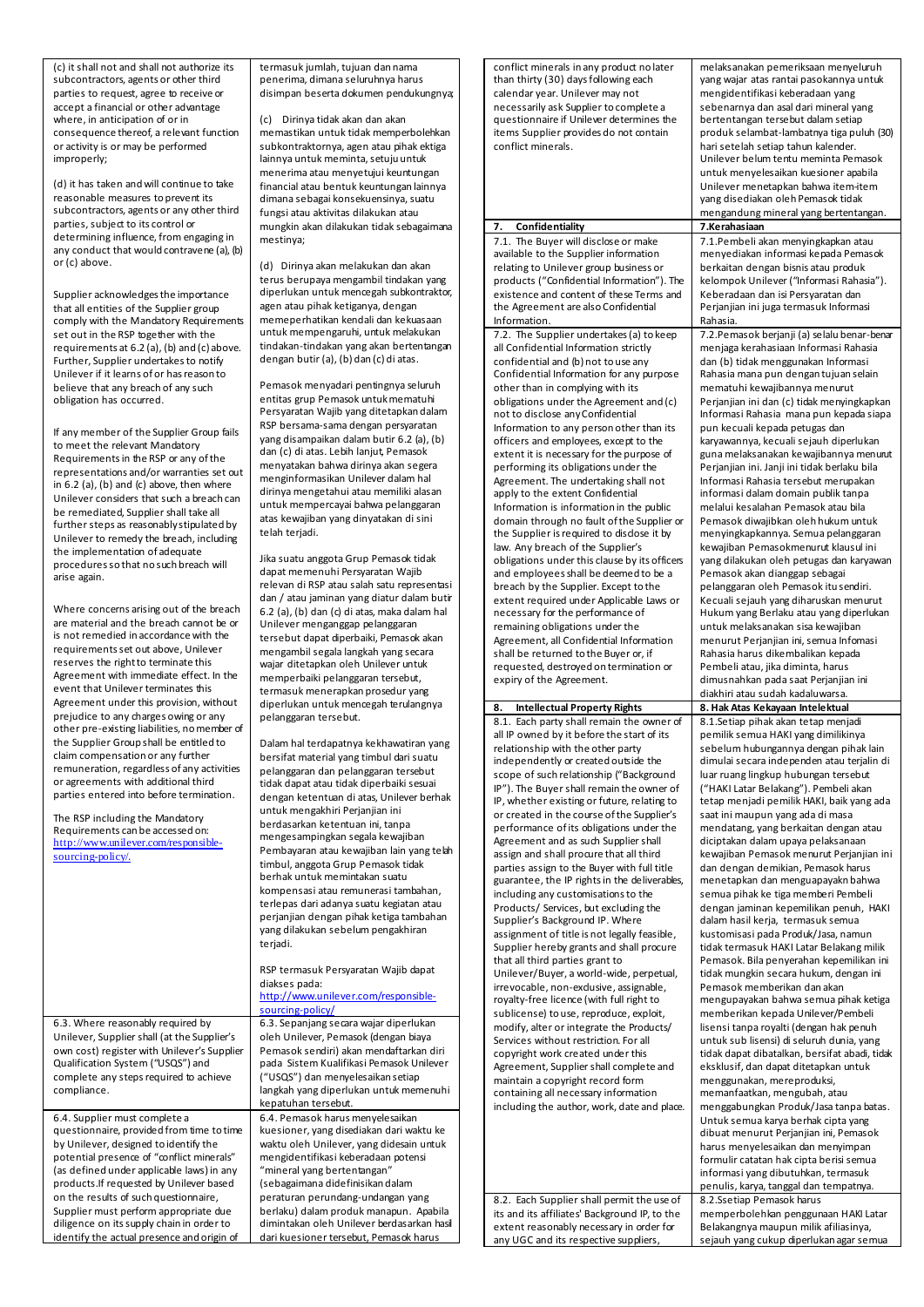| copackers and repackers to utilize<br>customized IP owned or licensed by any<br>UGC ("Unilever IP") under the Agreement<br>to make, use, modify, incorporate,<br>develop or supply the Products/Services.<br>8.3. The Supplier a) shall supply all                                                                                                                                                                                                                                                                                                                                                                                                                                                                                                                                                                                                                                                                                                                                                                                                                    | UGC dan masing-masing pemasok,<br>pengemas yang terikat kontrak dan<br>pengemas ulang untuk memanfaatkan<br>HAKI yang dikostumisasi yang dimiliki atau<br>dilisensi oleh UGC mana pun ("HAKI<br>Unilever") menurut Perjanjian ini untuk<br>membuat, menggunakan, mengubah,<br>menggabungkan, mengembangkan atau<br>memasok Produk/Jasa.<br>8.3. Pemasok a) harus memasok semua                                                                                                                                                                                                                                                                                                                                                                                                                                                                                                                                                                                                                                                                                                                                                                             | customer and clients), as more particularly<br>recorded by the parties. No special<br>categories of Personal Data will be<br>Processed without UGC's prior written<br>approval. UPD shall be Processed for the<br>Agreement duration and following<br>termination or expiry as required to<br>comply with the deletion/return<br>obligations below.                                                                                                                                                                                                                                                                                                                                                                                                                                                                                                                                                                                                                                            | Subjek Data (yang mungkin termasuk<br>karyawan dan staff UGC, pelanggan dan<br>klien), sebagaimana direkam secara khusus<br>oleh para pihak. Tidak ada kategori khusus<br>dari Data Pribadi yang akan Diproses tanpa<br>persetujuan tertulis sebelumnya dari UGC.<br>UPD harus Diproses selama durasi<br>Perjanjian dan pengakhiran atau<br>kadaluwarsa sebagaimana diperlukan<br>untuk mematuhi kewajiban                                                                                                                                                                                                                                                                                                                                                                                                                                                                                                                                                                                                                                                                                                  |  |
|-----------------------------------------------------------------------------------------------------------------------------------------------------------------------------------------------------------------------------------------------------------------------------------------------------------------------------------------------------------------------------------------------------------------------------------------------------------------------------------------------------------------------------------------------------------------------------------------------------------------------------------------------------------------------------------------------------------------------------------------------------------------------------------------------------------------------------------------------------------------------------------------------------------------------------------------------------------------------------------------------------------------------------------------------------------------------|------------------------------------------------------------------------------------------------------------------------------------------------------------------------------------------------------------------------------------------------------------------------------------------------------------------------------------------------------------------------------------------------------------------------------------------------------------------------------------------------------------------------------------------------------------------------------------------------------------------------------------------------------------------------------------------------------------------------------------------------------------------------------------------------------------------------------------------------------------------------------------------------------------------------------------------------------------------------------------------------------------------------------------------------------------------------------------------------------------------------------------------------------------|------------------------------------------------------------------------------------------------------------------------------------------------------------------------------------------------------------------------------------------------------------------------------------------------------------------------------------------------------------------------------------------------------------------------------------------------------------------------------------------------------------------------------------------------------------------------------------------------------------------------------------------------------------------------------------------------------------------------------------------------------------------------------------------------------------------------------------------------------------------------------------------------------------------------------------------------------------------------------------------------|-------------------------------------------------------------------------------------------------------------------------------------------------------------------------------------------------------------------------------------------------------------------------------------------------------------------------------------------------------------------------------------------------------------------------------------------------------------------------------------------------------------------------------------------------------------------------------------------------------------------------------------------------------------------------------------------------------------------------------------------------------------------------------------------------------------------------------------------------------------------------------------------------------------------------------------------------------------------------------------------------------------------------------------------------------------------------------------------------------------|--|
| Products/ Services that require Unilever IP<br>exclusively for each Buyer and (b) shall not<br>and shall procure that its affiliates donot<br>supply such Products/Services or any<br>components that contain Unilever IP (or<br>any products which embody any Unilever<br>IP) to, or permit them to be provided,<br>distributed or sold, directly or indirectly, to<br>any person other than a UGC or a third<br>party nominated by a UGC, including co-<br>manufacturers, copackers and repackers<br>("Third Party"). No Supplier shall sell,<br>market or distribute any lookalikes,<br>counterfeit, defective or surplus products<br>containing or embodying any Unilever IP.                                                                                                                                                                                                                                                                                                                                                                                     | Produk/Jasa yang memerlukan HAKI<br>Unilever secara eksklusif untuk setiap<br>Pembeli dan (b) tidak boleh dan harus<br>mengupayakan bahwa afiliasinya tidak<br>memasok Produk/Jasa atau semua<br>komponen yang memiliki HAKI Unilever<br>(atau produk apapun yang memperlihatkan<br>semua HAKI Unilever) kepada, atau<br>mengizinkannya untuk disediakan,<br>didistribusikan atau dijual, baik secara<br>langsung atau tidak, kepada siapa pun<br>kecuali UGC atau pihak ke tiga yang<br>diajukan oleh UGC, termasuk rekan<br>produsen, pengemas yang terikat kontrak<br>dan pengemas ulang ("Pihak ke Tiga").<br>Pemasok tidak boleh menjual,<br>memasarkan atau mendistribusikan semua<br>duplikat, tiruan, produk cacat atau produk<br>surplus yang memuat atau<br>memperlihatkan HAKI Unilever mana pun.                                                                                                                                                                                                                                                                                                                                               | 9.5. The parties may, individually as<br>separate Controllers, need to Process<br>Personal Data of each other's<br>representatives. The Supplier may also<br>Process UPD for the purposes of providing<br>the Services as a separate Controller in<br>some respects, as agreed in writing by the<br>parties.<br>9.6. The Supplier will only Process UPD in<br>accordance with this Agreement as<br>necessary to provide the Services to UGC.<br>9.7. The Supplier shall: (i) comply with and<br>Process all UPD in accordance with<br>applicable Data Protection Laws; (ii) co-<br>operate and assist UGC with any data<br>protection impact assessments and<br>consultations with (or notifications to) or<br>responding to questions from or                                                                                                                                                                                                                                                 | penghapusan/pengembalian di bawah ini.<br>9.5. Para pihak dapat, secara individu<br>sebagai Pengendali terpisah, perlu untuk<br>melakukan Proses Data Pribadi dari<br>perwakilan masing-masing. Pemasok juga<br>dapat Memproses UPD untuk tujuan<br>menyediakan Jasa sebagai Pengendali<br>terpisah dalam beberapa hal, sebagaimana<br>disepakati secara tertulis oleh para pihak.<br>9.6. Pemasok hanya akan Memproses UPD<br>sesuai dengan Perjanjian ini sebagaimana<br>diperlukan untuk menyediakan Jasa<br>kepada UGC.<br>9.7. Pemasok harus: (i) mematuhi dan<br>Memproses semua UPD sesuai dengan<br>Hukum Perlindungan Data yang berlaku; (ii)<br>bekerjasama dan membantu UGC untuk<br>penilaian dampak perlindungan data dan<br>konsultasi dengan (atau pemberitahuan<br>kepada) atau menanggapi pertanyaan dari                                                                                                                                                                                                                                                                                  |  |
| 8.4. The Supplier shall ensure<br>all defective, obsolete or excess materials<br>containing Unilever IP are rendered<br>unsuitable for usage. The Supplier shall<br>provide evidence of compliance with this                                                                                                                                                                                                                                                                                                                                                                                                                                                                                                                                                                                                                                                                                                                                                                                                                                                          | 8.4. Pemasok harus memastikan bahwa<br>semua materi yang cacat, materi yang tidak<br>lagi digunakan atau kelebihan materi yang<br>memiliki HAKI Unilever dianggap tidak<br>sesuai untuk digunakan. Pemasok harus                                                                                                                                                                                                                                                                                                                                                                                                                                                                                                                                                                                                                                                                                                                                                                                                                                                                                                                                           | investigations by regulators or supervisory<br>authorities; and (iii) promptly inform UGC<br>if any of its instructions infringe Data<br>Protection Laws.                                                                                                                                                                                                                                                                                                                                                                                                                                                                                                                                                                                                                                                                                                                                                                                                                                      | atau investigasi oleh regulator atau<br>otoritas pengawas; dan (iii) secepatnya<br>menginformasikan UGC jika salah satu<br>instruksinya yang melanggar Hukum<br>Perlindungan Data.                                                                                                                                                                                                                                                                                                                                                                                                                                                                                                                                                                                                                                                                                                                                                                                                                                                                                                                          |  |
| provision to Buyer when required.<br><b>Data Protection and Privacy</b><br>9.<br>9.1. The definitions below will have the<br>following meaning:<br>"Controller", "Personal Data Breach"<br>"Data Subject", "Personal Data"<br>"Processing" (induding the derivatives<br>"Processed" and "Process") and<br>"Processor", have the meanings given in<br>the GDPR or, where relevant, the meaning<br>of the essentially equivalent terms in<br>other applicable Data Protection Laws;<br>"Data Protection Laws" means any<br>applicable law relating to the Processing,<br>privacy, and use of Personal Data<br>including: (i) European Parliament<br>Regulation (EU) 2016/679 (the "GDPR");<br>(ii) any corresponding national laws or<br>regulations; (iii) the California Consumer<br>Privacy Act, Cal. Civ. Code §§ 1798.100 et<br>seq (the "CCPA"); and (iv) corresponding<br>guidance, codes or certification<br>mechanisms of the relevant regulatory<br>authority regarding such laws; "induding",<br>"includes" means "induding/includes<br>without limitation"; | memberikan bukti kepatuhan terhadap<br>ketentuan ini kepada Pembeli bila<br>diharuskan.<br>9. Perlindungan Data dan Privasi<br>9.1. Definisi berikut ini memiliki arti sebagai<br>berikut:<br>"Pengendali", "Pelanggaran Data Pribadi",<br>"Subjek Data", "Data Pribadi",<br>"Pengolahan" (termasuk turunannya<br>"Diproses" dan "Proses") dan "Prosesor",<br>memiliki arti sebagaimana diatur di GDPR<br>atau, jika relevan, arti yang pada dasarnya<br>setara dengan istilah di Hukum<br>Perlindungan Data yang berlaku; "Hukum<br>Perlindungan Data" berarti setiap hukum<br>yang berlaku terkait dengan Pengolahan,<br>privasi, dan penggunaan data pribadi<br>termasuk: (i) Peraturan Parlemen Eropa<br>(EU) 2016/679 ("GDPR"); (ii) setiap hukum<br>dan peraturan nasional terkait; (iii) Undang<br>Undang Privasi Konsumen, Cal. Civ. Code<br>§§ 1798.100 et seq ("CCPA"); dan (iv)<br>petunjuk, kode atau mekanisme sertifikasi<br>dari otoritas pengatur yang relevan<br>mengenai hukum tersebut; "termasuk"<br>berarti "termasuk namun tidak terbatas";<br>"UPD" berarti Data Pribadi yang disediakan<br>atau dibuat tersedia untuk Pemasok oleh | 9.8. Where the CCPA applies, the Parties<br>acknowledge and agree that (a) the<br>Supplier shall act as a "Service Provider,"<br>as such term is defined in the CCPA, and<br>shall collect, access, maintain, use, process<br>and transfer UPD solely for the purpose of<br>performing the Supplier's obligations<br>under this Agreement for or on behalf of<br>Company and for no commercial purpose<br>other than the performance of such<br>obligations; (b)the Supplier shall not sell,<br>disclose, release, transfer, make available<br>or otherwise communicate any UPD to any<br>third party without the prior written<br>consent of UGC, other than disclosures (i)<br>to a sub-contractor for a business purpose<br>pursuant to a written agreement to<br>protect UPD in the same manner as<br>provided herein, (ii) to a third party as<br>necessary to comply with applicable laws,<br>or (iii) as otherwise permitted by the<br>CCPA.<br>9.9. The Supplier shall ensure that its | 9.8. Jika CPPA berlaku, Para Pihak<br>mengetahui dan menyetujui bahwa (a)<br>Pemasok harus bertindak selaku "Penyedia<br>Jasa", sebagaimana istilah tersebut<br>didefinisikan di dalam CCPA. Dan harus<br>mengumpulkan, mengakses, menjaga,<br>menggunakan, memproses dan<br>memindahkan UPS semata-mata untuk<br>tujuan melaksnaakan kewajiban dari<br>Pemasok sesuai Perjanjian ini untuk dan<br>bertindak atas nama Perusahaan dan<br>bukan untuk tujuan komersial selain dari<br>pelaksanaan kewajiban tersebut; (b)<br>Pemasok tidak boleh menjual,<br>mengungkapkan, melepaskan,<br>memindahkan, membuat tersedia atau<br>mengkomunikasikan kepada pihak ketiga<br>tanpa persetujuan tertulis dari UGC, selain<br>dari pengungkapan (i) kepada<br>subkontraktor untuk tujuan bisnis sesuai<br>dengan perjanjian tertulis untuk<br>melindungi UPD dengan perlakuan yang<br>sama dengan yang diatur di Perjanjian ini,<br>(ii) kepada pihak ketiga sebagaimana<br>diperlukan untuk mematuhi hukum yang<br>berlaku atau (iii) sebagaimana diizinkan<br>oleh CCPA.<br>9.9. Pemasok harus memastikan bahwa |  |
| "UPD" means Personal Data provided or<br>made available to Supplier by (or collected<br>or created for) UGC or a Buyer in<br>connection with this Agreement.                                                                                                                                                                                                                                                                                                                                                                                                                                                                                                                                                                                                                                                                                                                                                                                                                                                                                                          | (atau dikumpulkan atau diciptakan untuk)<br>UGC atau Pembeli dalam hubungannya<br>dengan Perjanjian ini.                                                                                                                                                                                                                                                                                                                                                                                                                                                                                                                                                                                                                                                                                                                                                                                                                                                                                                                                                                                                                                                   | personnel are subject to an appropriate<br>contractual or statutory duty of<br>confidentiality in relation to the UPD.<br>9.10. Supplier personnel shall cease                                                                                                                                                                                                                                                                                                                                                                                                                                                                                                                                                                                                                                                                                                                                                                                                                                 | personilnya tunduk pada kewajiban<br>kerahasiaan berdasarkan perjanjian atau<br>peraturan terkait dengan UPD.<br>9.10 Personil Pemasok harus                                                                                                                                                                                                                                                                                                                                                                                                                                                                                                                                                                                                                                                                                                                                                                                                                                                                                                                                                                |  |
| 9.2. Reference to laws includes<br>subordinate legislation and means that<br>law as amended or re-enacted from time<br>to time.<br>9.3. A reference to UGC in this clause<br>means UGC or the Buyer that is the<br>Controller of the relevant Personal Data<br>for the particular Processing.<br>9.4. For the Services, the Supplier is a<br>Processor acting only on UGC's<br>documented instructions. The context for<br>and purposes of Processing UPD is the<br>Supplier's provision of the Services under<br>this Agreement. It will include all<br>Processing activities required to perform<br>the Services, will relate to various<br>categories of Personal Data (which may<br>include personal and contact details,<br>employment information, marketing<br>information, financial or payment details)<br>and will affect Data Subjects (which may<br>include UGC employees and staff,                                                                                                                                                                      | 9.2. Referensi ke hukum termasuk<br>peraturan turunan dan berarti hukum yang<br>dirubah atau diberlakukan kembali dari<br>waktu ke waktu.<br>9.3. Referensi ke UGC dalam pasal ini<br>berarti UGC atau Pembeli yang juga<br>sebagai Pengendali dari Data Pribadi yang<br>relevan untuk Pengolahan tertentu.<br>9.4. Untuk Jasa, Pemasok adalah Prosesor<br>yang bertindak hanya berdasarkan pada<br>perintah terdokumen UGC. Konteks untuk<br>dan tujuan dari Pengolahan UPD adalah<br>penyediaan Jasa oleh Pemasok<br>berdasarkan Perjanjian ini. Ini akan<br>mencakup semua aktivitas Pengolahan<br>yang diperlukan untuk melaksanakan Jasa,<br>akan terkait dengan berbagai macam<br>kategori dari Data Pribadi (yang mungkin<br>termasuk rincian pribadi dan kontak,<br>informasi ketenagakerjaan, informasi<br>pemasaran, rincian keuangan atau<br>pembayaran) dan akan mempengaruhi                                                                                                                                                                                                                                                                  | Processing UPD when it is no longer<br>necessary to do so to provide the Services<br>or earlier within 15 business days of UGC's<br>instruction to do so unless it is subject to a<br>legal obligation to retain the UPD. At<br>UGC's option, the Supplier shall securely<br>delete or return that data and shall certify<br>to UGC in writing that it (induding its<br>group companies) and each subcontractor<br>has done so.<br>9.11. If the Supplier receives any<br>complaints, claims or requests in relation<br>to Processing of UPD (particularly those<br>relating to the exercise of Data Subject<br>rights), it shall, without undue delay,<br>forward such to UGC and cooperate and<br>assist UGC with responding to such as<br>directed by UGC.                                                                                                                                                                                                                                   | menghentikan Pengolahan UPD jika tidak<br>diperlukan lagi dalam rangka penyediaan<br>Jasa atau 15 hari kerja setelah adanya<br>instruksi dari UGC untuk penghentian<br>tersebut kecuali tunduk kepada kewajiban<br>hukum untuk mempertahankan UPD. Atas<br>pilihan UGC, Pemasok harus dengan aman<br>menghapus atau mengembalikan data dan<br>harus menyatakan kepada UGC secara<br>tertulis bahwa Pemasok (termasuk<br>perusahaan grupnya) dan masing-masing<br>subkontraktor telah melakukan hal<br>tersebut.<br>9.11. Apabila Pemasok menerima keluhan,<br>klaim atau permintaan sehubungan dengan<br>Pengolahan UPD (khususnya yang<br>berhubungan dengan pelaksanaan hak<br>Subjek Data, Pemasok harus, tanpa<br>keterlambatan, meneruskan keluhan, klaim<br>atau permintaan tersebut ke UGC dan<br>bekerjasama dan membantu UGC dengan<br>menanggapi sesuai yang diarahkan UGC.                                                                                                                                                                                                                       |  |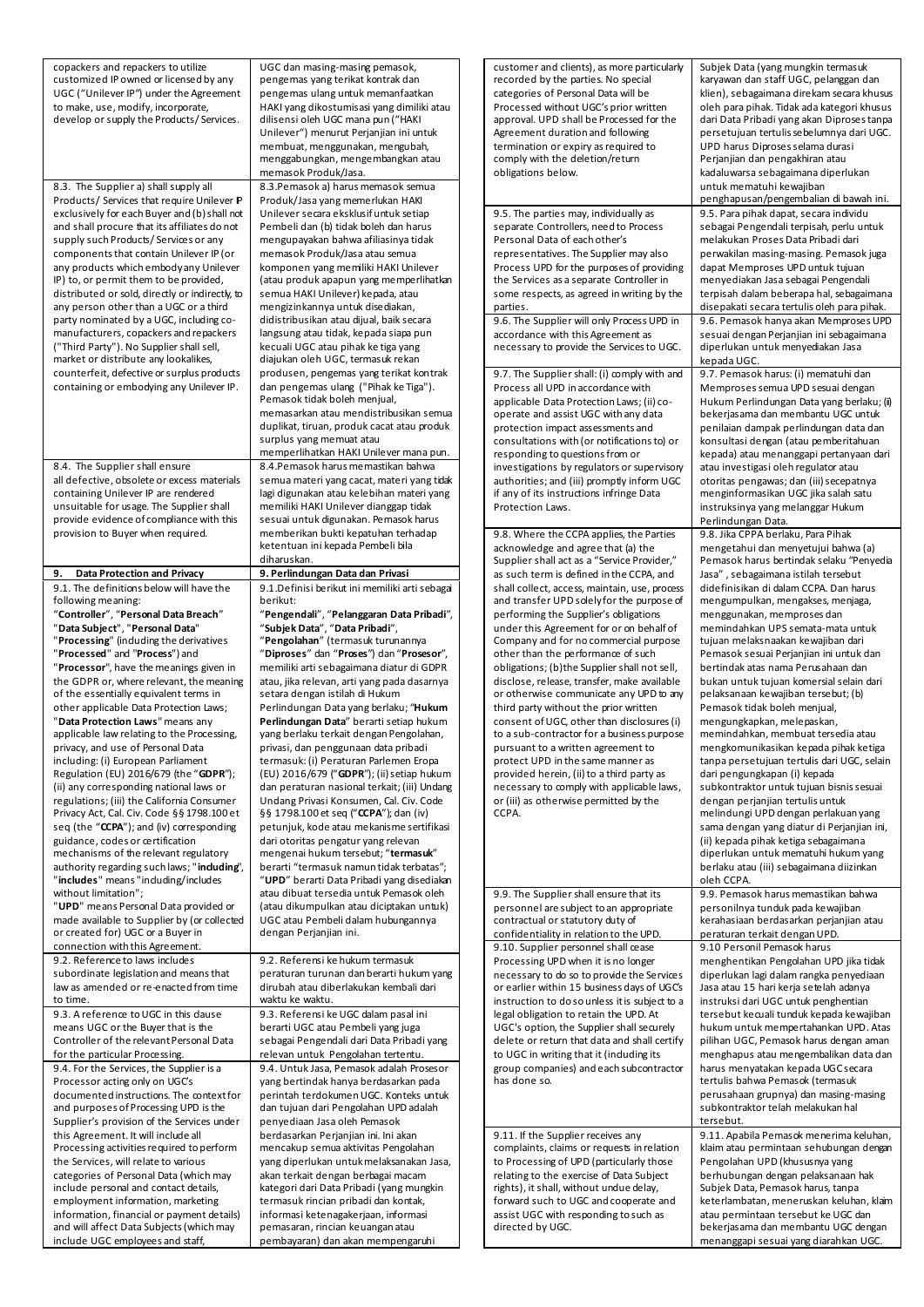| 9.12. The Supplier warrants it has<br>implemented and shall maintain<br>appropriate technical and organisational | 9.12. Pemasok menjamin bahwa Pemasok<br>telah melaksanakan dan harus menjaga<br>tindakan teknis dan organisasi untuk |                                                |
|------------------------------------------------------------------------------------------------------------------|----------------------------------------------------------------------------------------------------------------------|------------------------------------------------|
| measures to protect UPD against a                                                                                | melindungi UPD terhadap Pelanggaran                                                                                  | 10.3. The Supplier mu                          |
| Personal Data Breach, which shall at all                                                                         | Data Pribadi, yang setiap saat harus selalu                                                                          | security of their syste                        |
| times satisfy, at a minimum, the standards<br>required by Data Protection Laws.                                  | memenuhi standard minimum yang<br>dipersyaratkan oleh Hukum Perlindungan                                             | identifying and resoly<br>weaknesses and limit |
|                                                                                                                  | Data.                                                                                                                | systems/data to auth                           |
| 9.13. If the Supplier becomes aware of any                                                                       | 9.13. Jika Pemasok mengetahui adanya                                                                                 | 9.2.                                           |
| Personal Data Breach, it shall without<br>undue delay (and in any event within 24                                | Pelanggaran Data Pribadi, Pemasok harus<br>tanpa adanya keterlambatan (dan dalam                                     |                                                |
| hours) notify UGC, investigate the                                                                               | setiap kondisi dalam waktu 24 jam)                                                                                   |                                                |
| Personal Data Breach, remediate/mitigate                                                                         | memberitahukan UGC, menginvestigasi                                                                                  |                                                |
| any damage and prevent re-occurrence<br>(providing UGC with detailed related                                     | Pelanggaran Data Pribadi,<br>memulihkan/memitigasi setiap kerusakan                                                  | а.<br>11. Term an                              |
| information throughout), and cooperate in                                                                        | dan mencegah terjadinya kembali                                                                                      | 11.1. The A                                    |
| informing the relevant supervisory                                                                               | (menyediakan UGC dengan rincian                                                                                      | until the ex                                   |
| authorities or affected Data Subjects.                                                                           | informasi terkait selama proses tersebut),<br>dan bekerjasama dalam menginformasikan                                 | all relevant                                   |
|                                                                                                                  | kepada otoritas pengawas terkait atayu                                                                               | of relevant<br>any part of t                   |
| 9.14. The Supplier may appoint sub-                                                                              | Subjek Data yang terpengaruh.<br>9.14. Pemasok dapat menunjuk                                                        |                                                |
| processors or allow its group companies to                                                                       | subprosesor atau mengizinkan perusahaan                                                                              | 11.2. The A<br>terminated                      |
| Process UPD. The Supplier shall notify UGC                                                                       | grupnya untuk Memproses UPD. Pemasok                                                                                 | part by the                                    |
| before the appointment of a new or<br>replacement sub-processor and shall                                        | harus memberitahukan UGC sebelum<br>penunjukan dari subprosesor baru atau                                            | penalty or f                                   |
| provide UGC with a reasonable period of                                                                          | pengganti dan harus menyediakan UGC                                                                                  | liability:<br>on 10 days' writt<br>(c)         |
| time to object to the appointment or                                                                             | dengan periode waktu yang wajar untuk                                                                                | event of materia                               |
| replacement of any such sub-processor.<br>The Supplier shall use its reasonable                                  | menolak penunjukan atau penggantian<br>dari subprosesor tersebut. Pemasok harus                                      | Agreement by th                                |
| endeavours to respond to any objection                                                                           | menggunakan usahanya secara wajar                                                                                    | by the Supplier<br>the number of P             |
| raised by UGC induding, if UGC's objection                                                                       | untuk menanggapi keberatan yang                                                                                      | Buyer in any pre                               |
| cannot be adequately addressed, the<br>appointment of an alternative sub-                                        | diajukan oleh UGC termasuk, jika<br>penolakan tersebut tidak dapat ditangani                                         | period:                                        |
| processor.                                                                                                       | secara memadai, menunjuk subprosesor                                                                                 | on no less than<br>(d)<br>where there is n     |
|                                                                                                                  | alternatif.                                                                                                          | or persistent no                               |
| 9.15. Supplier shall ensure subcontractors<br>are contractually bound to the same                                | 9.15. Pemasok harus memastikan<br>subkontraktor terikat secara kontraktual                                           | clause 6.1;                                    |
| obligations as contained in this Agreement                                                                       | kepada kewajiban yang sama sebagaimana                                                                               | (e)<br>on giving notice                        |
| and shall remain fully liable to UGC for a                                                                       | diatur dalam Perjanjian ini dan harus selalu                                                                         | Force Majeure E                                |
| subcontractor's performance, as well as<br>for any of its acts or omissions relating to                          | bertanggung jawab kepada UGC untuk<br>kinerja subkontraktor, juga untuk setiap                                       | Supplier which c                               |
| its Processing of Personal Data.                                                                                 | tindakan atau pelanggaran dari Pengolahan                                                                            | than 10 days;                                  |
|                                                                                                                  | Data Pribadi.                                                                                                        | (f)<br>for convenience                         |
| 9.16. The Supplier (or any subcontractor)<br>shall only transfer UPD from the UK/EEA                             | 9.16. Pemasok (atau setiap<br>subkontraktornya) hanya boleh                                                          | notice (subject t                              |
| to a country outside the EEA or an                                                                               | memindahkan UPD dari UK/EEA ke negara                                                                                | laws requiring a<br>period); or                |
| international organisation where such<br>transfer has been approved in writing by                                | diluar EEA atau organisasi internasional<br>dimana pemindahan tersebut harus                                         |                                                |
| UGC, is subject to appropriate safeguards,                                                                       | disetujui secara tertulis sebelumnya oleh                                                                            | immediately or a<br>(g)                        |
| and otherwise complies with Data                                                                                 | UGC, dan tunduk kepada pengamanan                                                                                    | date if the Suppl<br>insolvent or ente         |
| Protection Laws.                                                                                                 | yang layak dan patuh kepada Hukum<br>Perlindungan Data.                                                              | administration o                               |
| 9.17. The Supplier shall maintain complete                                                                       | 9.17. Pemasok harus menyimpan catatan                                                                                | debts as they fal<br>do any of the for         |
| and accurate records and information to                                                                          | dan informasi yang lengkap dan akurat                                                                                | equivalent.                                    |
| demonstrate its compliance with this<br>clause 9 (promptly providing these to UGC                                | untuk menunjukkan kepatuhan terhadap<br>pasal 9 ini (segera menyediakan hal ini atas                                 |                                                |
| on request) and allow for audits by UGC or                                                                       | permintaan UGC) dan mengizinkan audit                                                                                | $11.3$ . Any in<br>this Agreem                 |
| its designated representatives.                                                                                  | oleh UGC atau perwakilannya yang                                                                                     | terminated                                     |
| 10. Records, Business Continuity                                                                                 | ditunjuk.<br>10. Catatan, Kelangsungan Bisnis                                                                        | Supplier on                                    |
| 10.1. The Supplier shall keep appropriate                                                                        | 10.1. Pemasok wajib menyimpan Catatan                                                                                | notice wher<br>undisputed                      |
| records (including in respect of                                                                                 | yang sesuai (termasuk yang berkenaan                                                                                 | such PO, re                                    |
| ingredients, components and quality<br>control of Products) for noless than: 5                                   | dengan bahan-bahan, komponen dan<br>kontrol kualitas produk) tidak kurang dari 5                                     | period of 6                                    |
| years; or 7 years for financial information.                                                                     | tahun; atau 7 tahun untuk informasi                                                                                  | applicable c<br>such notice                    |
| The Supplier shall at all times upon                                                                             | keuangan. Pemasok wajib setiap saat                                                                                  | to pay withi                                   |
| reasonable notice, allow the Buyer to<br>enter, access, inspect and audit (i) all                                | berdasarkan pemberitahuan yang wajar<br>memungkinkan Pembeli untuk masuk,                                            | in the termi                                   |
| information, documentation and records                                                                           | mengakses dan mengaudit (i) semua                                                                                    | 11.4. Expiry                                   |
| related to the Products/ Services, and (ii)<br>the location, equipment, stocks, methods                          | informasi, dokumentasi, dan catatan yang<br>terkait dengan produk/Layanan, dan (ii)                                  | the Agreem                                     |
| used and performance by the Supplier in                                                                          | lokasi, peralatan, persediaan, metode yang                                                                           | part) shall n<br>3.3, 3.4, 3.5                 |
| the preparation, manufacture, packaging,                                                                         | digunakan dan kinerja plej Pemasok dalam                                                                             | 10.4, 11, 12                                   |
| storage, handling and supply of the<br>Products/ Services.                                                       | persiapan, pembuatan, pengemasan,<br>penyimpanan, penanganan dan pasokan                                             | clause expr                                    |
|                                                                                                                  | Produk/Layanan.                                                                                                      | survive exp                                    |
|                                                                                                                  |                                                                                                                      | 12. Miscella                                   |
| 10.2. The Supplier shall reliably back up all<br>data provided, used or generated in                             | 10.2. Pemasok wajib mencadangkan semua<br>data yang disediakan, digunakan, atau                                      | 12.1. Refer                                    |
| connection with the Products/Services                                                                            | dihasilkan Sehubungan dengan                                                                                         | or "Unileve<br>Unilever PL                     |
| (with respect to electronic data, in                                                                             | Produk/Layanan (Sehubungan dengan data                                                                               | or partners!                                   |
| encrypted form of no less than 256 bit key<br>strength) and shall otherwise establish and                        | elektronik, dalam bentuk terenkripsi tidak<br>kurang dari kekuatan kunci 256 bit) dan                                | in which Un                                    |
| maintain adequate organisational and                                                                             | akan menetapkan dan memelihara                                                                                       | indirectly or<br>voting right:                 |
| technical safeguards against the<br>destruction, theft, use, disclosure or loss                                  | organisasi yang memadai dan perlindungan<br>teknis terhadap kehancuran, pencurian,                                   | than 50% of                                    |
| of such data in the possession or control                                                                        | penggunaan, pengungakapan atau                                                                                       | share capita                                   |
| of the Supplier.                                                                                                 |                                                                                                                      | or indirectly                                  |

|                                                                         |                                                                          | kehilangan data tersebut dalam<br>kepemilikan atau kendali Pemasok.                    |  |  |
|-------------------------------------------------------------------------|--------------------------------------------------------------------------|----------------------------------------------------------------------------------------|--|--|
|                                                                         | 10.3. The Supplier must manage the                                       | 10.3. Pemasok harus mengelola keamanan                                                 |  |  |
|                                                                         | security of their systems with respect to                                | dari sistemnya terkait dengan identifikasi                                             |  |  |
| identifying and resolving security<br>weaknesses and limiting access to |                                                                          | dan penyelesaian kelemahan keamanan                                                    |  |  |
|                                                                         | systems/data to authorised individuals.                                  | dan pembatasan akses ke system/data<br>kepada individual yang berwenang.               |  |  |
| 9.2.                                                                    |                                                                          |                                                                                        |  |  |
|                                                                         |                                                                          |                                                                                        |  |  |
|                                                                         |                                                                          |                                                                                        |  |  |
|                                                                         |                                                                          |                                                                                        |  |  |
| a.                                                                      | 11. Term and Termination                                                 | 11. Jangka Waktu dan Pemutusan                                                         |  |  |
|                                                                         | 11.1. The Agreement shall apply                                          | 11.1.Perjanjian ini akan berlaku sampai                                                |  |  |
|                                                                         | until the expiry or termination of                                       | habis masa berlakunya atau sampai                                                      |  |  |
|                                                                         | all relevant periods or fulfilment                                       | pemutusan semua jangka waktu yang                                                      |  |  |
|                                                                         | of relevant volumes specified in                                         | relevan atau pemenuhan volume yang                                                     |  |  |
|                                                                         | any part of the Agreement.                                               | relevan yang ditetapkan dalam bagian                                                   |  |  |
|                                                                         | 11.2. The Agreement may be                                               | manapun dari Perjanjian ini.<br>. 11.2. Seluruh atau sebagian Perjanjian ini           |  |  |
|                                                                         | terminated earlier in whole or                                           | dapat diakhiri lebih cepat oleh Pembeli                                                |  |  |
|                                                                         | part by the Buyer without any                                            | tanpa penalti apapun atau kewajiban atau                                               |  |  |
|                                                                         | penalty or further obligation or                                         | liabilitas lebih lanjut:                                                               |  |  |
| (c)                                                                     | liability:<br>on 10 days' written notice in the                          | a) Setelah mendapat pemberitahuan                                                      |  |  |
|                                                                         | event of material breach of this                                         | tertulis alam waktu 10 hari jika terjadi                                               |  |  |
|                                                                         | Agreement by the Supplier or breach                                      | pelanggaran materi dari Perjanjian ini oleh                                            |  |  |
|                                                                         | by the Supplier of more than 20% of                                      | Pemasok atau pelanggaran oleh Pemasok                                                  |  |  |
|                                                                         | the number of POs submitted by the                                       | pada lebih dari 20% jumlah PO yang                                                     |  |  |
|                                                                         | Buyer in any preceding 3 month<br>period;                                | diserahkan oleh Pembeli dalam jangka<br>waktu 3 bulan sebelumnya;                      |  |  |
| (d)                                                                     | on no less than 7 days' written notice                                   | b) tapi tidak kurang dari 7 hari setelah                                               |  |  |
|                                                                         | where there is material or deliberate                                    | menerima pemberitahuan tertulis saat                                                   |  |  |
|                                                                         | or persistent non-compliance with                                        | terjadi pelanggaran materi atau                                                        |  |  |
|                                                                         | clause 6.1;                                                              | pelanggaran dengan sengaja atau secara<br>terus-menerus terhadap klausul 6.1;          |  |  |
| (e)                                                                     | on giving notice in the event of a                                       | c) pada saat menyampaikan                                                              |  |  |
|                                                                         | Force Majeure Event affecting the                                        | pemberitahuan jika terjadi Keadaan Kahar                                               |  |  |
|                                                                         | Supplier which continues for more                                        | (Force Majeure) yang mempengaruhi                                                      |  |  |
|                                                                         | than 10 days;                                                            | Pemasok dan berlanjut hingga lebih dari 10                                             |  |  |
| (f)                                                                     | for convenience on 30 days' written                                      | hari;<br>d)untuk kemudahan 30 hari setelah                                             |  |  |
|                                                                         | notice (subject to mandatory local                                       | pemberitahuan tertulis (tunduk pada                                                    |  |  |
|                                                                         | laws requiring a longer notice                                           | hukum setempat yang diwajibkan yang                                                    |  |  |
|                                                                         | period); or                                                              | mengharuskan jangka waktu                                                              |  |  |
| (g)                                                                     | immediately or at a later specified                                      | pemberitahuan lebih lama); atau<br>f) dengan seketika atau pada tanggal                |  |  |
|                                                                         | date if the Supplier becomes                                             | mendatang yang ditetapkan jika Pemasok                                                 |  |  |
|                                                                         | insolvent or enters into                                                 | tidak mampu membayar hutang atau                                                       |  |  |
|                                                                         | administration or is unable to pay its                                   | memasuki administrasi atau tidak mampu                                                 |  |  |
|                                                                         | debts as they fall due or threatens to<br>do any of the foregoing or the | membayar hutangnya saat jatuh tempo<br>atau mengancam akan melakukan hal               |  |  |
|                                                                         | equivalent.                                                              | mana pun yang disebutkan sebelumnya                                                    |  |  |
|                                                                         |                                                                          | atau yang setara.                                                                      |  |  |
|                                                                         | 11.3. Any individual PO under                                            | 11.3. Semua PO individual menurut                                                      |  |  |
|                                                                         | this Agreement may be<br>terminated earlier by the                       | Perjanjian ini dapat diakhiri lebih cepat<br>oleh Pemasok setelah 30 hari              |  |  |
|                                                                         | Supplier on giving 30 days'                                              | menyampaikan pemberitahuan tertulis di                                                 |  |  |
|                                                                         | notice where any invoiced and                                            | mana jumlah yang telah tercantum dalam                                                 |  |  |
|                                                                         | undisputed sums due under                                                | faktur atau jumlah yang telah disetujui                                                |  |  |
|                                                                         | such PO, remain unpaid for a<br>period of 60 days after the              | yang jatuh tempo menurut PO tersebut<br>masih belum dibayar selama 60 hari             |  |  |
|                                                                         | applicable due date provided                                             | setelah tanggal jatuh tempo yang berlaku                                               |  |  |
|                                                                         | such notice states that a failure                                        | asalkan pemberitahuan tersebut                                                         |  |  |
|                                                                         | to pay within 30 days will result                                        | menyatakan bahwa kegagalan pembayaran                                                  |  |  |
|                                                                         | in the termination of that PO.                                           | dalam waktu 30 hari akan mengakibatkan<br>pemutusan PO tersebut.                       |  |  |
|                                                                         | 11.4. Expiry or termination of                                           | 11.4. Perjanjian yang kadaluwarsa atau                                                 |  |  |
|                                                                         | the Agreement (in whole or                                               | pemutusan Perjanjian ini (baik seluruhnya                                              |  |  |
|                                                                         | part) shall not affect clauses 1.4,                                      | atau sebagian) tidak akan mempengaruhi                                                 |  |  |
|                                                                         | 3.3, 3.4, 3.5, 3.6, 5, 7, 8, 9.1,<br>10.4, 11, 12 Annex A 2 or any       | klausul 1.4, 3.3, 3.4, 3.5, 3.6, 5, 7, 8, 9.1,<br>10.4, 11, 12 Lampiran A 2 atau semua |  |  |
|                                                                         | clause expressed or designed to                                          | klausul yang tersurat atau dirancang untuk                                             |  |  |
|                                                                         | survive expiry or termination.                                           | tetap bertahan menghadapi kadaluwarsa                                                  |  |  |
|                                                                         |                                                                          | atau pemutusan.                                                                        |  |  |
|                                                                         | 12. Miscellaneous<br>12.1. References to "Unilever"                      | 12. Lain-lain<br>12.1. Referensi ke "Unilever" atau "Grup                              |  |  |
|                                                                         | or "Unilever group" mean                                                 | Unilever" berarti Unilever PLC dan setiap                                              |  |  |
|                                                                         | Unilever PLC and any company                                             | perusahaan atau kemitraan dari waktu ke                                                |  |  |
|                                                                         | or partnership from time to time                                         | waktu di mana Unilever PLC secara                                                      |  |  |
|                                                                         | in which Unilever PLC directly or<br>indirectly owns or controls the     | langsung atau tidak langsung memiliki atau<br>mengendalikan hak suara yang melekat     |  |  |
|                                                                         | voting rights attached to more                                           | pada lebih dari 50% dari modal saham                                                   |  |  |
|                                                                         | than 50% of the issued ordinary                                          | biasa yang ditempatkan, atau kontrol                                                   |  |  |
|                                                                         | share capital, or controls directly<br>or indirectly the appointment of  | penunjukan mayoritas dewan secara<br>langsung atau tidak langsung.                     |  |  |
|                                                                         |                                                                          |                                                                                        |  |  |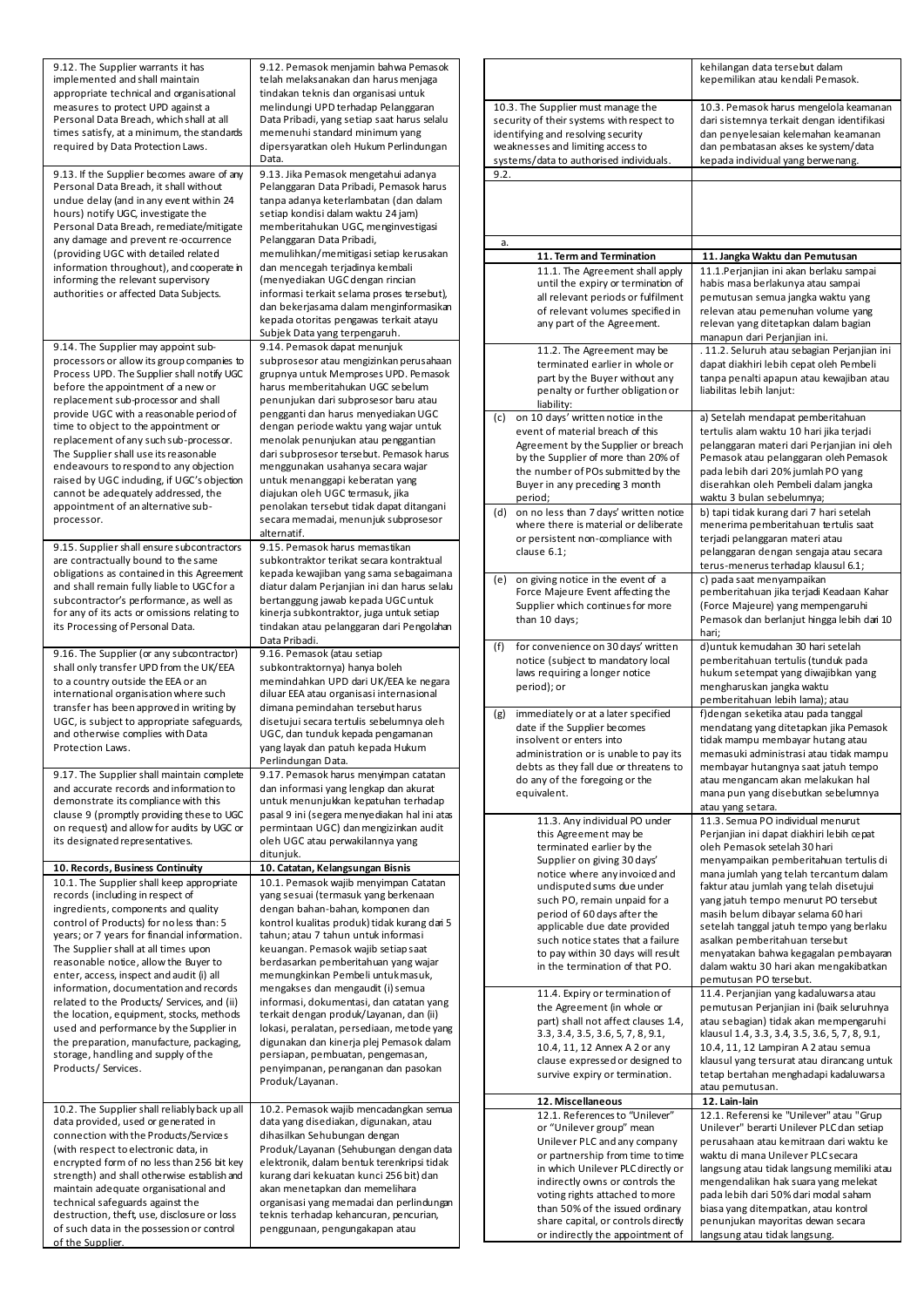| a majority of the board.<br>12.2. The Buyer may assign the<br>Agreement in part or in full to<br>another UGC or, in the event of<br>an acquisition of Buyer's<br>business to which the<br>Agreement relates, to the<br>purchaser of such business.<br>Otherwise, no party shall<br>without the prior written<br>consent of the other assign<br>(including by operation of law)<br>or otherwise dispose of the<br>Agreement in whole or part or<br>subcontract any duties or<br>obligations under the<br>Agreement to any third party.                                                                                                                                                                                                            | 12.2. Pembeli dapat menetapkan sebagian<br>atau seluruh Perjanjian ini kepada UGC<br>lainatau jika terjadi akuisisi bisnis Pembeli<br>yang berkaitan dengan Perjanjian ini, akan<br>ditetapkan kepada pembeli bisnis tersebut.<br>Sebaliknya, tanpa izin tertulis sebelumnya,<br>tidak ada pihak yang boleh menetapkan<br>(termasuk menurut pelaksanaan hukum)<br>atau dengan cara lain mengalihkan seluruh<br>atau sebagian Perjanjian ini atau<br>melakukan sub kontrak tugas atau<br>kewajiban apapun menurut Perjanjian ini<br>kepada pihak ke tiga mana pun.                                                                                                                                                                                                                                                                                                                                   | to, in relation to the Buyer,<br>receive, accept or use Products)<br>("Force Majeure Event"), then<br>the party suffering such<br>disability shall be excused from<br>such performance for as long as<br>and to the extent that such<br>inability continues, provided it<br>complies with this clause. The<br>party disabled by a Force<br>Majeure Event shall use all<br>reasonable endeavours to<br>mitigate the effect of the Force<br>Majeure Event in the best<br>possible way. Failure of<br>mechanical equipment,<br>computer hardware and/or                                                                                                                                                                     | menggunakan Produk, berkaitan dengan<br>Pembeli) ("Keadaan Kahar"), maka pihak<br>yang mengalami ketidakmampuan tersebut<br>tidak perlu lagi melaksanakannya selama<br>dan sejauh ketidakmampuan itu tetap<br>berlanjut, asalkan ketidakmampuan itu<br>mematuhi klausul ini. Pihak yang menjadi<br>tidak mampu akibat Keadaan Kahar harus<br>mengerahkan seluruh upaya guna<br>mengurangi pengaruh Keadaan Kahar<br>dengan cara sebaik mungkin. Kerusakan<br>peralatan mekanis, perangkat keras<br>komputer dan/atau alat telekomunikasi,<br>kerusakan perangkat lunak, pemadaman<br>listrik, perubahan situasi ekonomi, biaya<br>dan/atau pengiriman bahan mentah,<br>pemogokan kerja dan perselisihan tenaga |
|--------------------------------------------------------------------------------------------------------------------------------------------------------------------------------------------------------------------------------------------------------------------------------------------------------------------------------------------------------------------------------------------------------------------------------------------------------------------------------------------------------------------------------------------------------------------------------------------------------------------------------------------------------------------------------------------------------------------------------------------------|-----------------------------------------------------------------------------------------------------------------------------------------------------------------------------------------------------------------------------------------------------------------------------------------------------------------------------------------------------------------------------------------------------------------------------------------------------------------------------------------------------------------------------------------------------------------------------------------------------------------------------------------------------------------------------------------------------------------------------------------------------------------------------------------------------------------------------------------------------------------------------------------------------|--------------------------------------------------------------------------------------------------------------------------------------------------------------------------------------------------------------------------------------------------------------------------------------------------------------------------------------------------------------------------------------------------------------------------------------------------------------------------------------------------------------------------------------------------------------------------------------------------------------------------------------------------------------------------------------------------------------------------|----------------------------------------------------------------------------------------------------------------------------------------------------------------------------------------------------------------------------------------------------------------------------------------------------------------------------------------------------------------------------------------------------------------------------------------------------------------------------------------------------------------------------------------------------------------------------------------------------------------------------------------------------------------------------------------------------------------|
| 12.3. In respect of any payment<br>to the Supplier, the Buyer may<br>at any time, without notice to<br>the Supplier, deduct or set off<br>any sum payable by the Supplier<br>to the Buyer.<br>12.4. No delay or failure to<br>exercise by any party any of its<br>rights, powers or remedies<br>under or in connection with the<br>Agreement shall operate as a                                                                                                                                                                                                                                                                                                                                                                                  | 12.3. Mengenai pembayaran apapun<br>kepada Pemasok, tanpa pemberitahuan<br>kepada Pemasok, Pembeli sewaktu-waktu<br>dapat memotong atau menuntut ganti rugi<br>dari jumlah mana pun yang harus<br>dibayarkan oleh Pemasok kepada Pembeli.<br>12.4. Kegagalan atau penundaan dalam<br>melaksanakan hak, kekuasan atau ganti<br>rugi oleh pihak mana pun menurut atau<br>berkaitan dengan Perjanjian ini akan<br>berlaku sebagai pengesampingan hak,                                                                                                                                                                                                                                                                                                                                                                                                                                                  | telecommunications equipment,<br>failure of software, power<br>outages, changes in economic<br>conditions, costs and/or delivery<br>of raw materials, and strike and<br>other labour dispute of any<br>Supplier's representatives (or its<br>affiliates or their<br>representatives) shall not be a<br>Force Majeure Event of the<br>Supplier.                                                                                                                                                                                                                                                                                                                                                                           | kerja lain yang dialami perwakilan Pemasok<br>(atau afiliasinya atau perwakilannya) tidak<br>boleh dianggap sebagai Keadaan Kahar<br>yang dialami Pemasok.                                                                                                                                                                                                                                                                                                                                                                                                                                                                                                                                                     |
| waiver of that right, power or<br>remedy. No amendment or<br>variation to any part of the<br>Agreement or any waiver or<br>release of any right, power or<br>remedy of a party shall be of any<br>effect unless it is agreed in<br>writing (excluding email) by each<br>party.<br>12.5. The Supplier is an<br>independent contractor engaged<br>by the Buyer to supply the                                                                                                                                                                                                                                                                                                                                                                       | kekuasaan atau ganti rugi tersebut. Tidak<br>ada perubahan atau variasi pada bagian<br>mana pun dari Perjanjian ini atau<br>pengesampingan atau pelepasan apapun<br>atas semua hak, kekuasaan atau ganti rugi<br>dari satu pihak akan berlaku kecuali jika<br>telah disepakati secara tertulis (kecuali<br>email) oleh setiap pihak.<br>12.5. Pemasok adalah kontraktor<br>independen yang dilibatkan oleh Pembeli<br>untuk memasok Produk/Jasa. Tidak ada isi                                                                                                                                                                                                                                                                                                                                                                                                                                      | 12.10. If any provision or part of<br>any provision of the Agreement<br>is or becomes illegal, invalid or<br>unenforceable in any respect<br>under any applicable law, the<br>remaining parts of that provision<br>or of the Agreement shall not in<br>any way be affected. The parties<br>agree to modify or attempt to<br>substitute for any illegal, invalid<br>or unenforceable provision a<br>legal, valid or enforceable                                                                                                                                                                                                                                                                                           | 12.10. Jika ketentuan apapun atau bagian<br>dari ketentuan apapun dari Perjanjian ini<br>adalah atau menjadi ilegal, tidak sah atau<br>tidak dapat dilaksanakan dalam hal apapun<br>menurut huum yang berlaku, maka sisa<br>bagian dari ketentuan itu atau dari<br>Perjanjian itu tidak akan terpengaruh sama<br>sekali. Semua pihak setuju mengubah atau<br>berusaha mengganti semua ketentuan<br>yang ilegal, tidak sah atau tidak dapat<br>dilaksanakan menjadi ketentuan yang<br>legal, sah, dan dapat dilaksanakan guna                                                                                                                                                                                   |
| Products/ Services. Nothing in<br>the Agreement shall make the<br>Supplier the legal representative<br>or agent of (or be in partnership<br>with) the Buyer nor shall any of<br>them have the right or authority<br>to assume, create or incur any<br>liability or obligation of any kind,<br>express or implied, against, in<br>the name of or on behalf of, the<br>Buyer.                                                                                                                                                                                                                                                                                                                                                                      | Perjanjian ini yang akan menjadikan<br>Pemasok sebagai perwakilan hukum atau<br>agen (atau bermitra dengan) Pembeli dan<br>tidak ada di antaranya yang memiliki hak<br>atau wewenang untuk memikul, membuat<br>atau menimbulkan liabilitas atau kewajiban<br>jenis apapun, baik secara tersurat maupun<br>tersirat, terhadap atau atas nama atau<br>mewakili Pembeli.                                                                                                                                                                                                                                                                                                                                                                                                                                                                                                                               | provision in order to achieve to<br>the greatest extent possible the<br>same effect.<br>12.11. If where the Supplier is<br>based the official language is not<br>English, the parties may agree to<br>append to the Agreement (or<br>part) a translation of the<br>Agreement (or part) in the local<br>language. In the event of any<br>conflict between the English and                                                                                                                                                                                                                                                                                                                                                 | mencapai pengaruh yang sama sejauh<br>mungkin.<br>12.11. Jika tempat domisili Pemasok tidak<br>menggunakan bahasa Inggris, semua pihak<br>bisa setuju untuk menambahkan<br>terjemahan Perjanjian (atau sebagian)<br>pada Perjanjian (atau sebagian) ini dalam<br>bahasa setempat. Jika terjadi pertentangan<br>antara versi bahasa Inggris dan bahasa<br>setempat mengenai Perjanjian ini (atau                                                                                                                                                                                                                                                                                                                |
| 12.6. The Supplier is and<br>remains responsible for its<br>employees, subcontractors,<br>agents and representatives. The                                                                                                                                                                                                                                                                                                                                                                                                                                                                                                                                                                                                                        | 12.6. Pemasok bertanggung jawab dan<br>tetap bertanggung jawab atas semua<br>karyawan, sub kontraktor, agen, dan<br>perwakilannya. Pemasok tidak dilepaskan                                                                                                                                                                                                                                                                                                                                                                                                                                                                                                                                                                                                                                                                                                                                         | the local language version of the<br>Agreement (or part), the parties<br>agree that the English version<br>shall prevail.                                                                                                                                                                                                                                                                                                                                                                                                                                                                                                                                                                                                | sebagian), maka semua pihak setuju bahwa<br>versi Inggris yang akan digunakan.                                                                                                                                                                                                                                                                                                                                                                                                                                                                                                                                                                                                                                 |
| Supplier is not relieved of                                                                                                                                                                                                                                                                                                                                                                                                                                                                                                                                                                                                                                                                                                                      | dari liabilitas dan tidak ada kewajiban                                                                                                                                                                                                                                                                                                                                                                                                                                                                                                                                                                                                                                                                                                                                                                                                                                                             | 13. Laws and Jurisdiction                                                                                                                                                                                                                                                                                                                                                                                                                                                                                                                                                                                                                                                                                                | 13.Hukum dan Yurisdiksi                                                                                                                                                                                                                                                                                                                                                                                                                                                                                                                                                                                                                                                                                        |
| liability for and no obligations in<br>relation to these persons pass to<br>the Buyer or any UGC as a result<br>of the Agreement.                                                                                                                                                                                                                                                                                                                                                                                                                                                                                                                                                                                                                | berkaitan atas orang-orang ini yang<br>dilimpahkan kepada Pembeli atau UGC<br>mana pun sebagai hasil Perjanjian ini.                                                                                                                                                                                                                                                                                                                                                                                                                                                                                                                                                                                                                                                                                                                                                                                | 13.1. Unless otherwise specified<br>in a CTC, the Agreement is<br>governed by and construed in<br>accordance with the laws of the                                                                                                                                                                                                                                                                                                                                                                                                                                                                                                                                                                                        | 13.1. Kecuali bila disebutkan dalam CTC,<br>Perjanjian ini diatur oleh dan dibuat<br>menurut hukum negara-negara berikut dan<br>pengadilannya akan memiliki yurisdiksi                                                                                                                                                                                                                                                                                                                                                                                                                                                                                                                                         |
| 12.7. Supplier hereby transfers,<br>conveys and assigns to Buyer all<br>right, title and interest in and to<br>all claims and/or causes of<br>action that Supplier may have<br>under the antitrust or<br>competition laws of any<br>applicable jurisdiction arising<br>out of or relating to Supplier's<br>purchases of any item that was,<br>is or will be supplied by Supplier<br>to Buyer. Upon request by<br>Buyer, Supplier shall promptly<br>execute assignments of claims<br>or causes of action to evidence<br>the foregoing assignment.<br>12.8. No one other than a party<br>to the Agreement, their<br>successors and permitted<br>assignees and UGCs upon whom<br>the Agreement confers a benefit<br>shall have any right to enforce | 12.7. Dengan ini Pemasok mengalihkan,<br>menyampaikan dan menetapkan semua<br>hak, kepemilikan dan kepentingan kepada<br>Pembeli dalam dan terhadap semua klaim<br>dan/atau penyebab tindakan yang mungkin<br>dimiliki Pemasok menurut undang-undang<br>antitrust atau undang-undang persaingan<br>di yurisdiksi mana pun yang berlaku yang<br>timbul karena atau berkaitan dengan<br>Pembelian barang apapun oleh Pemasok<br>yang dulunya, sekarang atau akan dipasok<br>oleh Pemasok kepada Pembeli. Atas<br>permintaan Pembeli, Pemasok harus<br>langsung melaksanakan penunjukan klaim<br>atau penyebab tindakan untuk<br>membuktikan penunjukan sebelumnya.<br>12.8. Tidak seorang pun di luar pihak<br>dalam Perjanjian ini, penerus mereka, dan<br>orang yang ditunjuk yang diizinkan dan<br>UGC yang memetik manfaat dari Perjanjian<br>ini akan berhak menegakkan semua<br>persyaratannya. | following countries and their<br>courts shall have exdusive<br>jurisdiction to settle any dispute<br>which arises under or in<br>connection with the Agreement.<br>Where the Buyer is Unilever<br>Supply Chain Company AG,<br>Unilever Business and Marketing<br>Support AG or Unilever Americas<br>Supply Chain Company AG, the<br>applicable law and jurisdiction is<br>English. Where the Buyer is<br>Unilever Asia Private Limited,<br>the applicable law and<br>jurisdiction is Singapore. In all<br>other cases the applicable law<br>and jurisdiction is that where<br>Buyer is incorporated or formed.<br>The application of the 1980<br>Vienna Convention on the<br>International Sale of Goods is<br>excluded. | eksklusif untuk menyelesaikan semua<br>sengketa yang timbul menurut atau<br>berkaitan dengan Perjanjian ini. Bila<br>Pembeli adalah Unilever Supply Chain<br>Company AG, Unilever Business and<br>Marketing Support AG atau Unilever<br>Americas Supply Chain Company AG, maka<br>hukum dan yurisdiksi yang berlaku adalah<br>Inggris. Bila Pembeli adalah Unilever Asia<br>Private Limited, maka hukum dan yurisdiksi<br>yang berlaku adalah Singapura. Dalam<br>semua kasus lain, hukum dan yurisdiksi<br>yang berlaku adalah hukum dan yurisdiksi<br>di tempat Pembeli didirikan atau dibentuk.<br>Penerapakan Konvensi Vienna 1980<br>mengenai Penjualan Barang Internasional<br>adalah dikecualikan.      |
| any of its terms.<br>12.9. If any party is as a result of                                                                                                                                                                                                                                                                                                                                                                                                                                                                                                                                                                                                                                                                                        | 12.9. Jika ada pihak yang akibat peristiwa                                                                                                                                                                                                                                                                                                                                                                                                                                                                                                                                                                                                                                                                                                                                                                                                                                                          | Annex A - Specific provisions for the<br>supply of Products                                                                                                                                                                                                                                                                                                                                                                                                                                                                                                                                                                                                                                                              | Lampiran A - Ketentuan khusus untuk<br>pasokan Produk                                                                                                                                                                                                                                                                                                                                                                                                                                                                                                                                                                                                                                                          |
| an event beyond its reasonable<br>control unable to perform all or<br>any part of its obligations under                                                                                                                                                                                                                                                                                                                                                                                                                                                                                                                                                                                                                                          | di luar kendalinya kemudian tidak mampu<br>melaksanakan seluruh atau bagian mana<br>pun dari kewajibannya menurut Perjanjian                                                                                                                                                                                                                                                                                                                                                                                                                                                                                                                                                                                                                                                                                                                                                                        | These clauses apply to the extent the<br>Supplier supplies Products.<br>The Products will be delivered in<br>1.                                                                                                                                                                                                                                                                                                                                                                                                                                                                                                                                                                                                          | Klausul ini berlaku sejauh Pemasok yang<br>memasok Produk.<br>1. Produk akan dikirim sesuai dengan                                                                                                                                                                                                                                                                                                                                                                                                                                                                                                                                                                                                             |
| the Agreement (and such an<br>event shall include being unable                                                                                                                                                                                                                                                                                                                                                                                                                                                                                                                                                                                                                                                                                   | ini (dan peristiwa itu akan mencakup<br>ketidakmampuan untuk menerima atau                                                                                                                                                                                                                                                                                                                                                                                                                                                                                                                                                                                                                                                                                                                                                                                                                          | accordance with the details provided<br>in the CTC or PO or other agreed                                                                                                                                                                                                                                                                                                                                                                                                                                                                                                                                                                                                                                                 | rincian yang tertera dalam CTC atau PO<br>atau petunjuk tertulis lain yang telah                                                                                                                                                                                                                                                                                                                                                                                                                                                                                                                                                                                                                               |